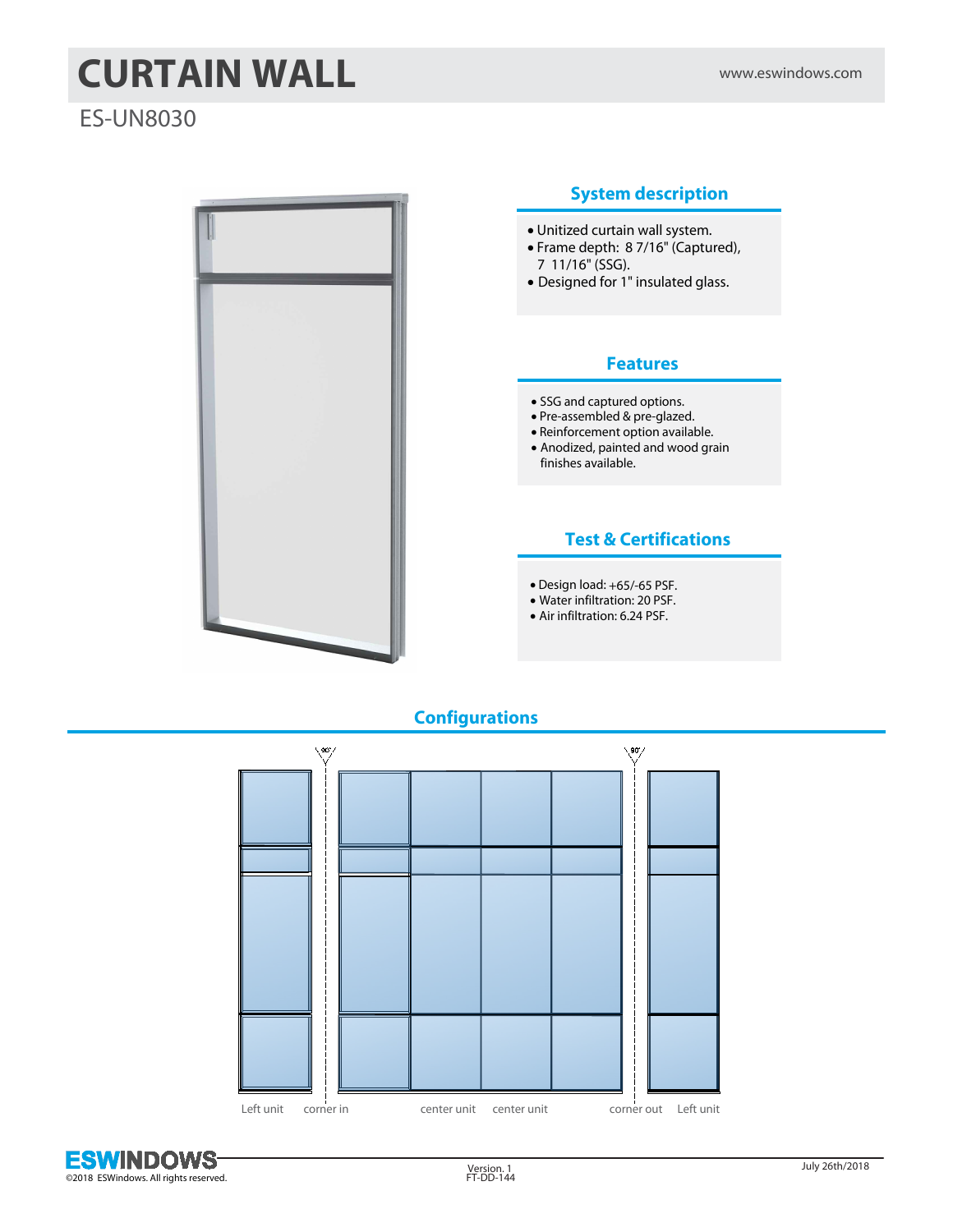

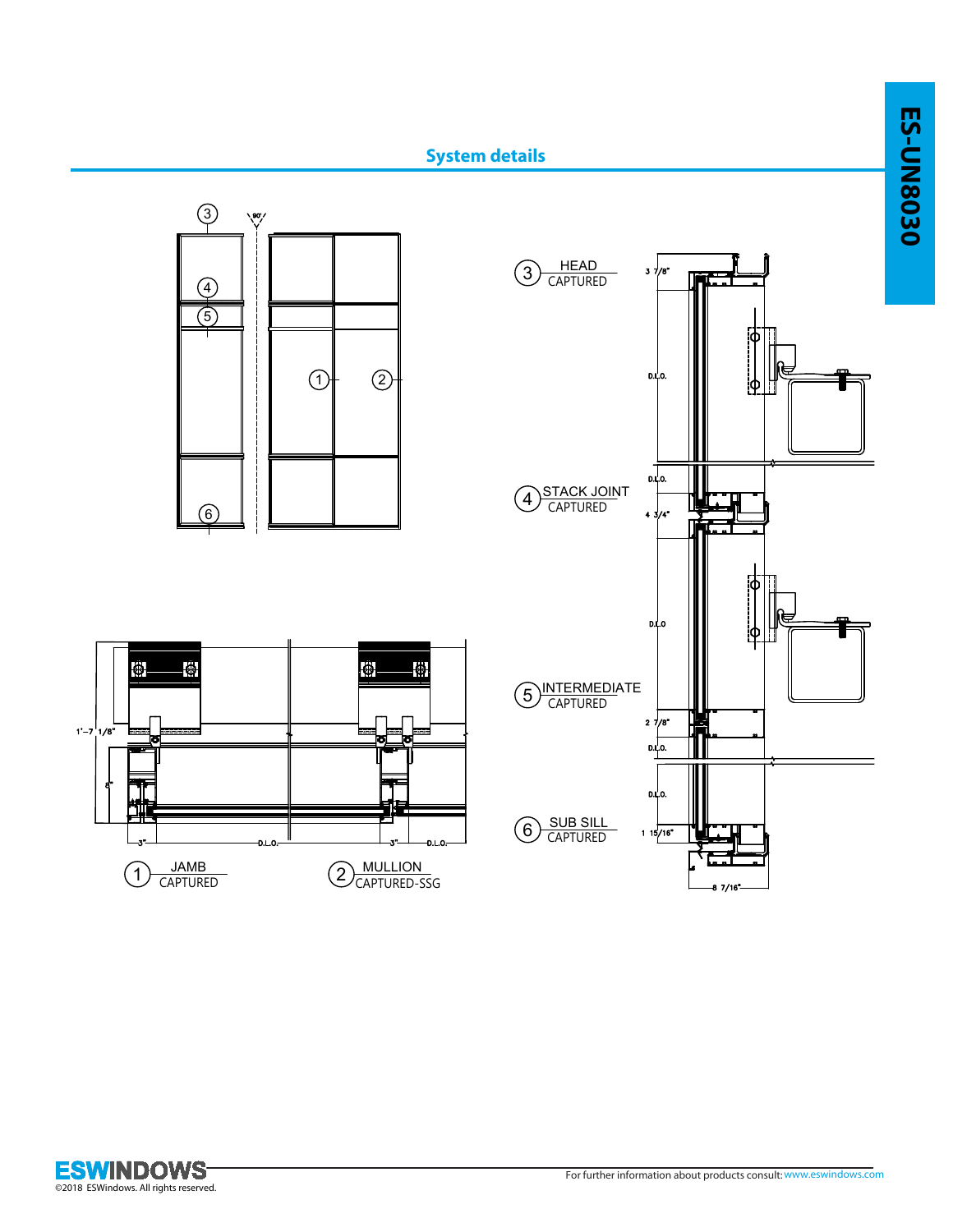# **System details**